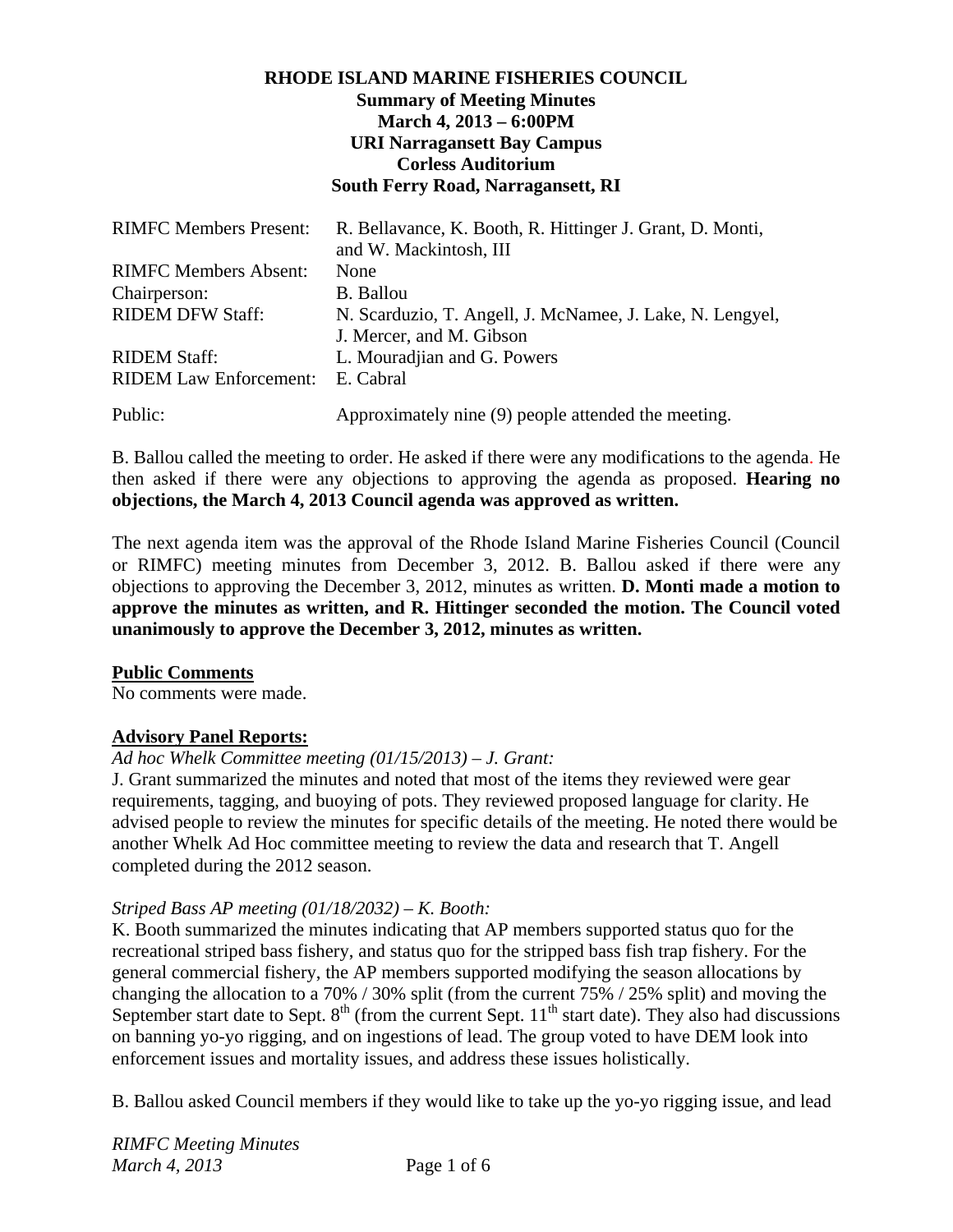ingestion discussion from the AP meeting. K. Booth encouraged the Division to review research on all gear types that affect the mortality of striped bass. There was discussion from Division staff indicating that they could not find any research that had been done in this area. The Council decided to wait for the benchmark assessment to be completed by ASMFC first and use that report as a foundation for further exploration on the issue of striped bass mortality.

# *Groundfish meeting (01/10/2013) – K. Booth:*

K. Booth noted that only a couple of people attended the meeting and summarized the minutes indicating they discussed the commercial spiny dogfish and coastal shark fisheries. Both possession limits were proposed to increase; spiny dogfish would increase to 4,000 pounds (from 3,000 pounds), and the Non-Sandbar Large Coastal Sharks (LCS) species group would increase to 36 sharks per vessel per day (from 33 sharks). K. Booth noted the Council needed to figure out a way to get people to attend the Groundfish AP. He suggested that this committee might be able to be combined with another committee in order to get a quorum.

B. Ballou asked for a motion from the Council to accept the minutes from the three AP's just reviewed. **A motion was made by R. Hittinger to accept the minutes from the three AP's, and W. Mackintosh III seconded the motion**. **B. Ballou asked for any objections to the motion. Hearing no objections, all three AP minutes were approved.** 

#### **New Business**

*Council recommendations on February 19, 2013 Public hearing items:* 

**1) Recreational striped bass management plan for 2013:**

*Proposal #1 – Status Quo:* 

B. Ballou asked for the Division recommendation. M. Gibson representing the Division of Fish and Wildlife (DFW) stated that the Division supported status quo for 2013.

**R. Hittinger made a motion to recommend that the Director remain with status quo for the 2013 recreational striped bass management plan. R. Bellavance seconded the motion.** 

There was no discussion on the motion by the Council, and no comments from the audience.

**B. Ballou asked for the vote. The Council voted unanimously in favor to recommend that the Director remain with status quo for the 2013 recreational striped bass management plan. The vote was six in favor: (K. Booth, J. Grant, D. Monti, R. Bellavance, W. Mackintosh III, and R. Hittinger). The motion passed 6/0.** 

#### **2) Commercial General Category Striped Bass management plan for 2013:**

*Proposal #1 – Modify the allocation percentages distributed to each season, and modify the starting date of the fall season:* 

B. Ballou asked for the Division recommendation. M. Gibson stated the DFW supported industry's modifications. He noted that the opening dates for the commercial general category did not have any biological significance it was more a user group issue and a business efficiency issue so the Division deferred to industry and RIMFC.

**D. Monti made a motion to recommend that the Director adopt the modifications for the 2013 general category commercial striped bass management plan: start date of June 6 – August 31 at a 5 fish limit, move the Sept 11th fall start date to Sept 8 – December 31 at a 5 fish limit, closed Fridays and Saturdays throughout both sub-periods, and change the**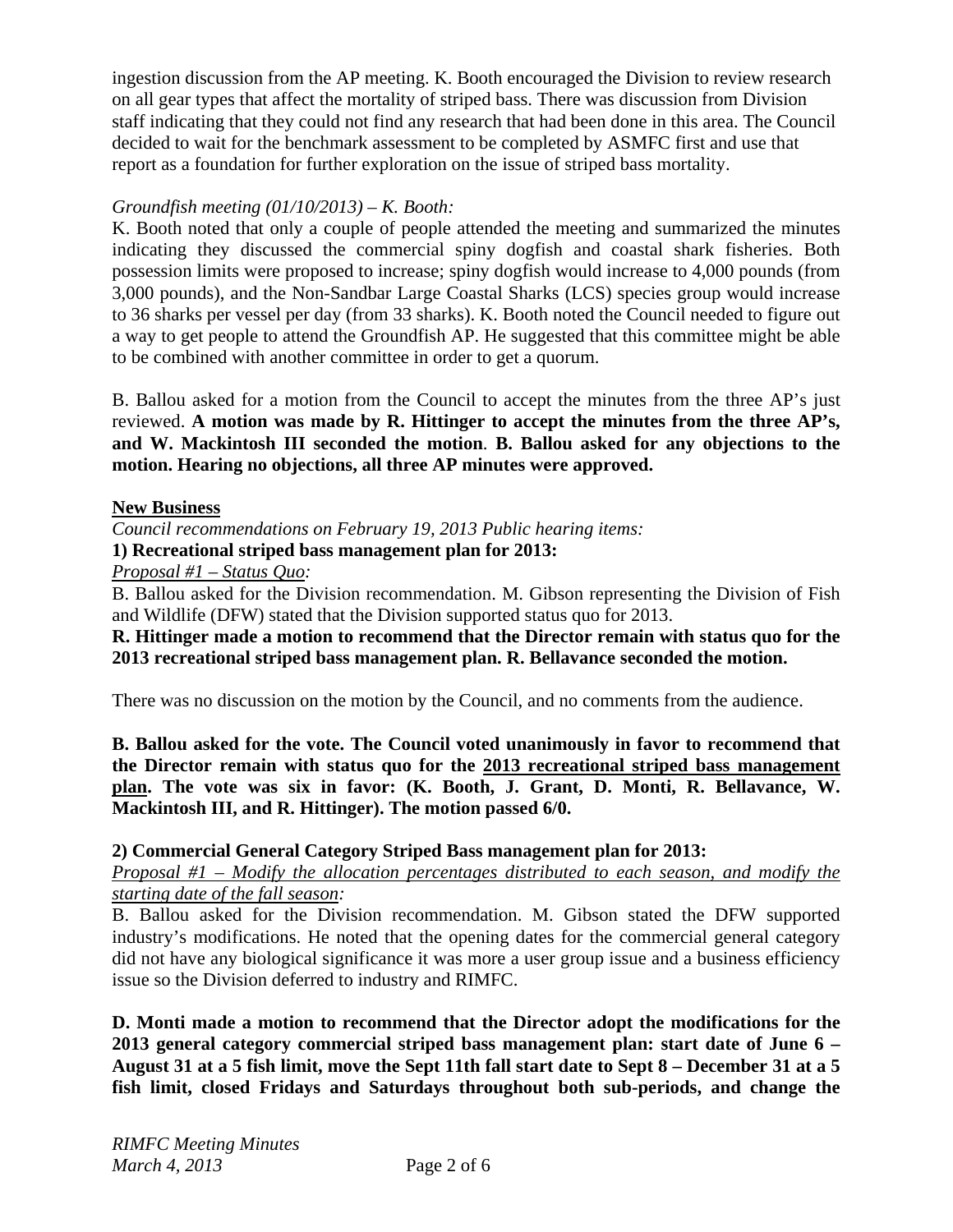### **quota allocation split from the current 75% - 25% split to a 70% - 30% split. R. Bellavance seconded the motion.**

There was no discussion on the motion by the Council.

**B. Ballou asked for the vote. The Council voted unanimously in favor to recommend that the Director adopt the amendments to the 2013 commercial general category striped bass management plan: a start date of June 6 – August 31 at a 5 fish limit, move the Sept 11 fall start date to Sept 8 – December 31 at a 5 fish limit, closed Fridays and Saturdays throughout both sub-periods, and change the quota allocation split from the current 75% - 25% split to a 70% - 30% split. The vote was six in favor: (K. Booth, J. Grant, D. Monti, R. Bellavance, W. Mackintosh III, and R. Hittinger). The motion passed 6/0.** 

**3) Commercial Floating Fish Trap Striped Bass management plan for 2013:** 

*Proposal #1 – Status Quo:* 

B. Ballou asked for the Division recommendation. M. Gibson stated the DFW supported status quo.

**K. Booth made a motion to recommend that the Director remain with status quo for the 2013 commercial floating fish trap striped bass management plan. W. Mackintosh III seconded the motion.** 

**B. Ballou asked for the vote. The Council voted unanimously in favor to recommend that the Director remain with status quo for the 2013 commercial floating fish trap striped bass management plan. The vote was six in favor: (K. Booth, J. Grant, D. Monti, R. Bellavance, W. Mackintosh, III, and R. Hittinger). The motion passed 6/0.** 

# **4) Spiny Dogfish management plan for 2013:**

*Proposal #1 – Increase starting commercial possession limit to 4,000 pounds per vessel per calendar day:* 

B. Ballou asked for the Division recommendation. M. Gibson stated this was a compliance issue and the Division was in support of the increased possession limit. He also noted the Division had received comments from industry to improve upon the Northern area management both to add additional sub period structure and to work with our counterparts collectively.

**J. Grant made a motion to recommend that the Director adopt the increased commercial spiny dogfish possession limit of 4,000 pounds. D. Monti seconded the motion.** 

**B. Ballou asked for the vote. The Council voted unanimously in favor to recommend that the Director adopt the increased starting commercial spiny dogfish possession limit of 4,000 pounds per vessel per calendar day. The vote was six in favor: (K. Booth, J. Grant, D. Monti, R. Bellavance, W. Mackintosh III, and R. Hittinger). The motion passed 6/0.** 

# **5) Coastal Sharks management plan for 2013:**

*Proposal #1 – Adoption of ASMFC amendments to increase the commercial possession limit to the Coastal Sharks, Non-Sandbar Large Coastal Sharks (LCS) species group to 36 sharks per vessel per calendar day:* 

B. Ballou asked for the Division recommendation. M. Gibson stated this was another compliance issue and the Division was in support of the increased possession limit.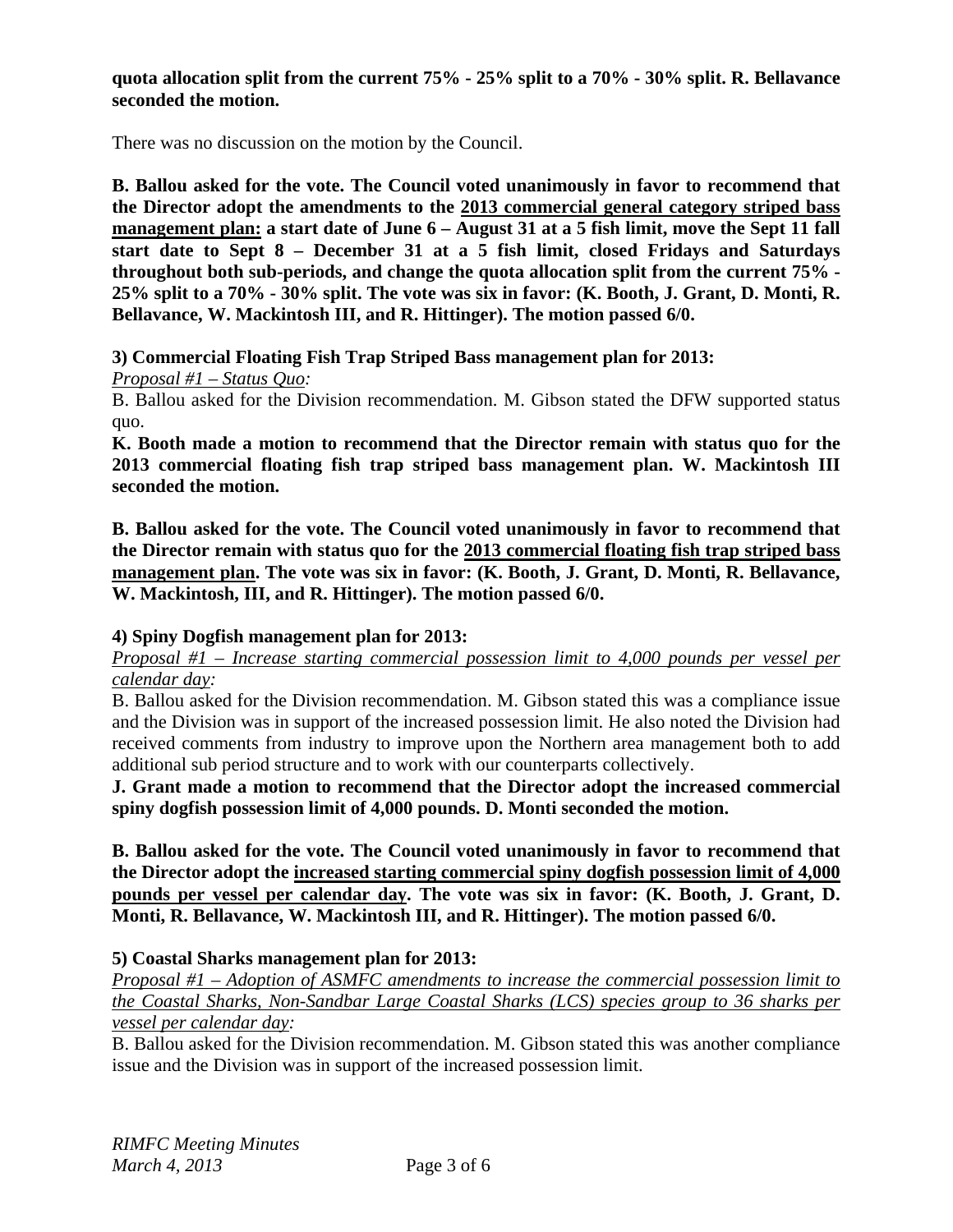**J. Grant made a motion to recommend that the Director increase the commercial possession limit to the Coastal Sharks, Non-Sandbar Large Coastal Sharks (LCS) species group to 36 sharks per vessel per calendar day to come into compliance with ASMFC requirements. K. Booth seconded the motion.** 

**B. Ballou asked for the vote. The Council voted unanimously to recommend that the Director recommend that the Director increase the commercial possession limit to the Coastal Sharks, Non-Sandbar Large Coastal Sharks (LCS) species group to 36 sharks per vessel per calendar day to come in to compliance with ASMFC requirements. The vote was six in favor: (R. Bellavance, K. Booth, J. Grant, D. Monti, W. Mackintosh III, and R. Hittinger). The motion passed 6/0.** 

**6) Amendments to the Lobster management plan for mandatory V-notching of certain female lobsters in LCMA 4 with a season closure from Feb 1 through March 31 annually, in order to come into compliance with federal requirements:** B. Ballou asked for the Division recommendation. M. Gibson stated this was a compliance issue and the Division was in support of the amendments.

**D. Monti made a motion to recommend that the Director adopt amendments to the Lobster management plan for mandatory V-notching of certain female lobsters in LCMA 4 with a season closure from Feb 1 through March 31 annually, in order to come into compliance with federal requirements. W. Mackintosh III seconded the motion.** 

**B. Ballou asked for the vote. The Council voted unanimously in favor to recommend that the Director adopt amendments to the Lobster management plan for mandatory Vnotching of certain female lobsters in LCMA 4 with a season closure from Feb 1 through March 31 annually, in order to come in to compliance with federal requirements. The vote was six in favor: (K. Booth, J. Grant, D. Monti, R. Bellavance, W. Mackintosh, III, and R. Hittinger). The motion passed 6/0.** 

**7) Amendments to the Lobster management plan for mandatory V-notching of certain female lobsters in LCMA 5 with a season closure from Feb 1 through March 31 annually, in order to come into compliance with federal requirements:** 

B. Ballou asked for the Division recommendation. M. Gibson stated this was also a compliance issue and the Division was in support of the amendments.

**D. Monti made a motion to recommend that the Director adopt amendments to the Lobster management plan for mandatory V-notching of certain female lobsters in LCMA 5with a season closure from Feb 1 through March 31 annually, in order to come into compliance with federal requirements. W. Mackintosh III seconded the motion.** 

**B. Ballou asked for the vote. The Council voted unanimously in favor to recommend that the Director adopt amendments to the Lobster management plan for mandatory Vnotching of certain female lobsters in LCMA 5 with a season closure from Feb 1 through March 31 annually, in order to come in to compliance with federal requirements. The vote was six in favor: (K. Booth, J. Grant, D. Monti, R. Bellavance, W. Mackintosh, III, and R. Hittinger). The motion passed 6/0.**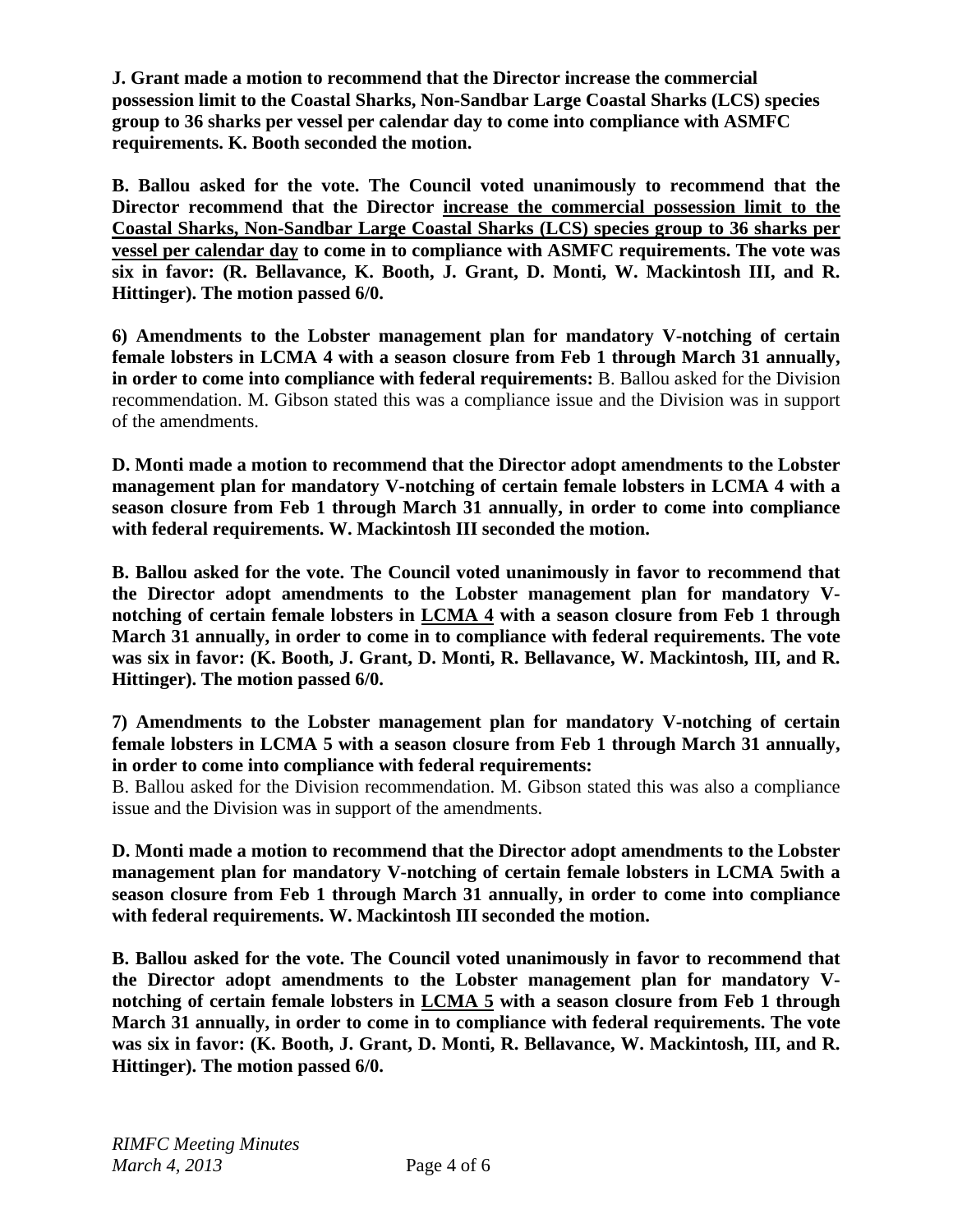### *Summary on Atlantic herring fishery – J. Lake:*

J. Lake, DFW, gave an update on the 2013 Atlantic herring fishery stating that for 2013, a new permit was required to possess over 2,000 pounds of Atlantic herring, and captains had to participate in the SMAST/MADMF river herring avoidance network. He stated he held a captains meetings with all permitted vessels where over 30 people where in attendance. J. Lake reviewed fishing activity and landings for Atlantic herring, and river herring bycatch avoidance information. He noted that herring scattered from our area due to the blizzard so it was hard to determine if the program was working or if the river herring was concentrated or both. J. Lake commented that we have not seen the same issues that we had seen last year. He reported there had been no complaints of gear conflicts.

#### *Appointment of new member(s) to Advisory Panels – N. Scarduzio:*

N. Scarduzio stated that N. Lazar submitted an application and was interested in filling the vacancies on the summer flounder AP, tautog AP, and scup/black sea bass AP as scientific advisor. R. Hittinger stated he was the chair for both the summer flounder AP and tautog AP and he would be glad to have N. Lazar as the scientific advisor**. R. Hittinger made a motion to appointment N. Lazar as scientific advisor for the summer flounder, tautog, and scup/black sea bass AP's. K. Booth seconded the motion. The vote was unanimously in favor to appoint N. Lazar to these positions: (K. Booth, J. Grant, D. Monti, R. Bellavance, W. Mackintosh, III, and R. Hittinger). The motion passed 6/0.** 

#### *Approval of an Ad Hoc Whelk committee agenda – J. Grant:*

J. Grant indicated this would be the meeting where the DFW, T. Angell, would review his data and findings from 2012. **B. Ballou asked Council members if there were any objections to approving the agenda as proposed. Hearing not objections, the agenda was approved.** 

#### **Old Business:**

*Discussion on modifying the harvesting schedule for High Banks & Potowomut Shellfish Management Areas – J. Grant/M. Gibson:* J. Grant reminded people that the Shellfish AP members recommended opening High Banks and Potowomut Shellfish Management Areas several months ago to a full-time harvesting schedule with a three-bushel limit. At that time, DFW was not comfortable with the proposal until some stock assessment studies had been completed.

M. Gibson indicated that the Division had a problem assigning landings to the High Banks area but what the Division could identify looked like current effort in High Banks during the winter fishery was relatively low so that opening additional days on May  $1<sup>st</sup>$  was not likely to decrease abundance in the area to levels that would negatively impact the population.

J. Mercer, DFW, explained he completed an analysis based on SAFIS data and found that initial larval dispersal modeling indicated that larvae spawning in the High Banks area were not likely retained and that recruits in to High Banks were likely coming from outside of the management area.

M. Gibson noted he did not provide any information about Potowomut Shellfish Management Area because he did not realize this area was also under consideration. J. Mercer suggested there was not that much data available for this area anyway. Gibson therefore stated he did not have any advise for the Council for the Potowomut Shellfish Management Area. Gibson later indicated that the Division does not have any basis to oppose the opening.

Comments were made from the audience that there was not a lot of product in the High Banks